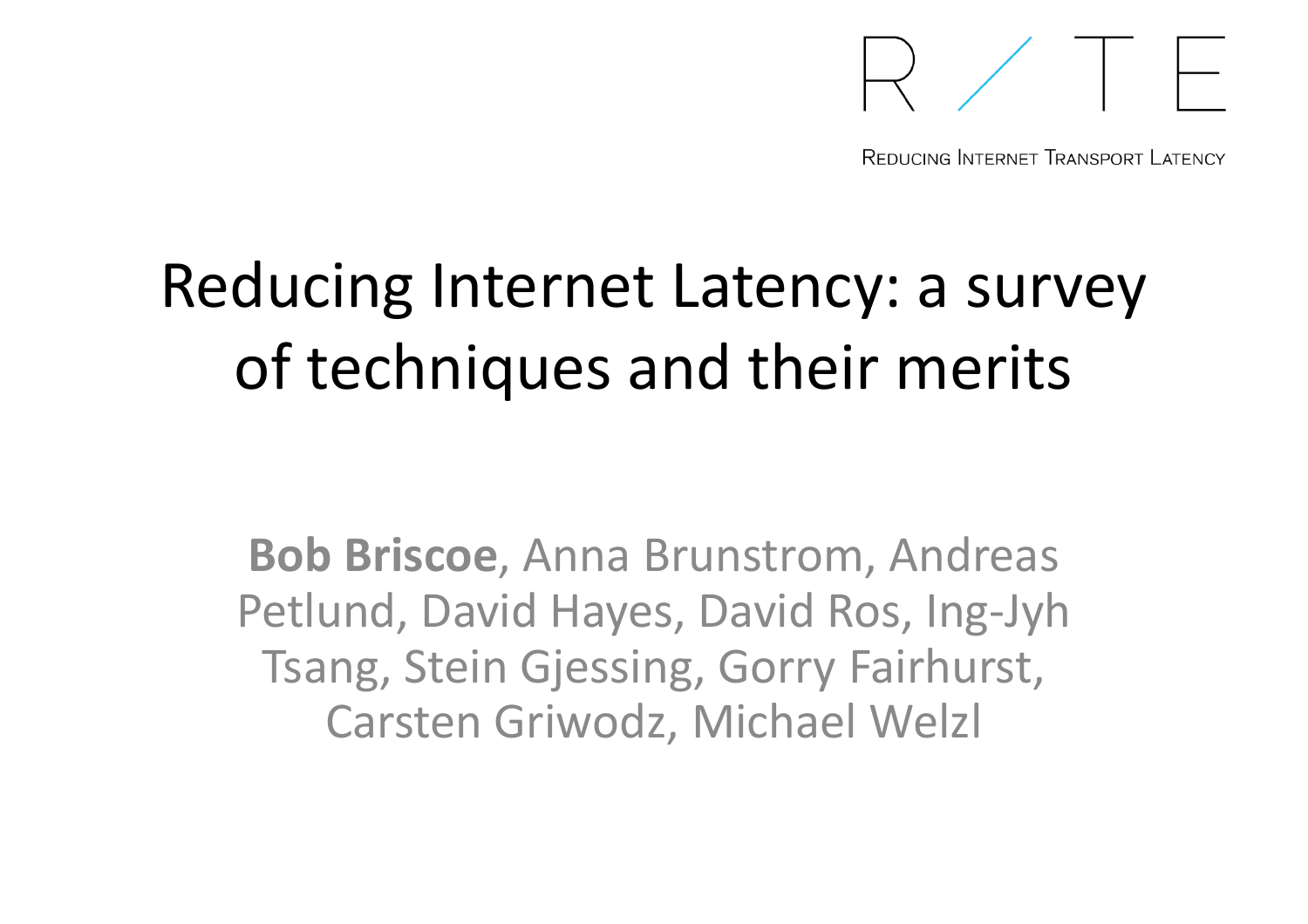## summary

- industry roadmap of techniques
- gain vs pain
	- Iatancvir  $-$  latency reduction against deployability
- "A Survey of Latency Reducing Techniques and their Merits"
	- 322 references
	- available via http://riteproject.eu/publications/
- evolved from BT roadmap work, but repurposed
	- a company tries to prioritise the quick wins
	- $-$  an industry also needs to identify hard problems being avoided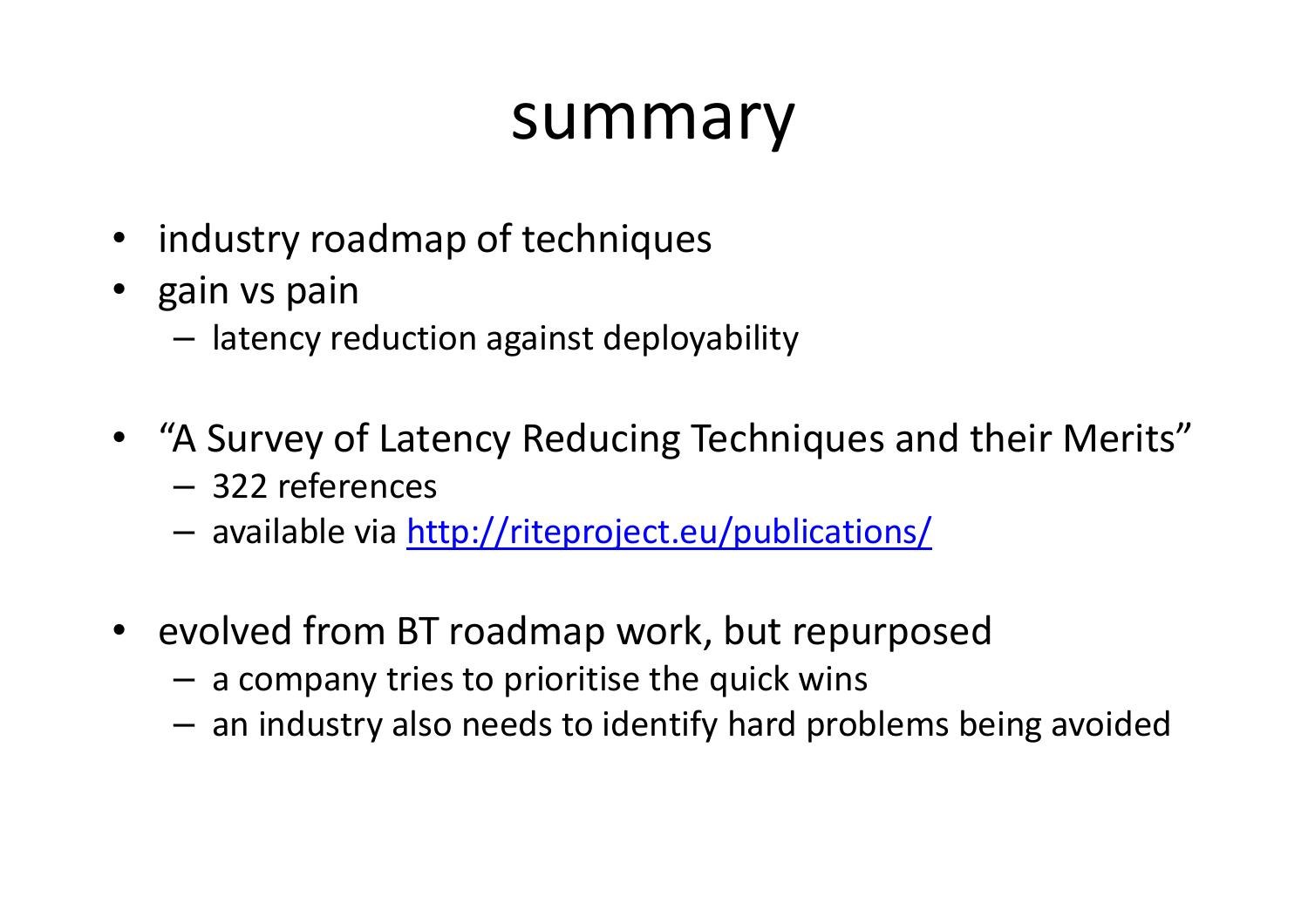## roadmap around body of survey I

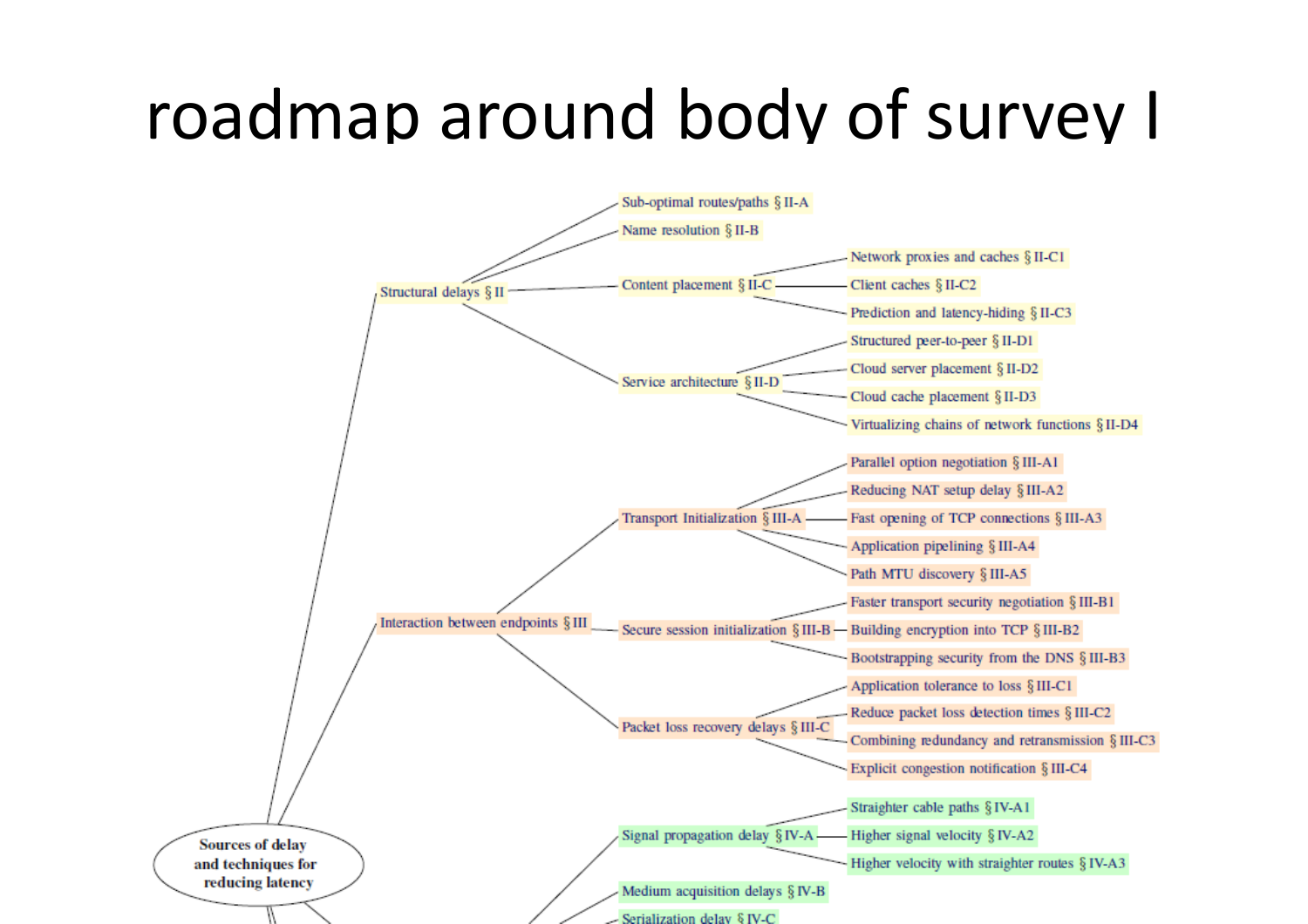

Fig. 1. Techniques for reducing latency organized by sources of delay.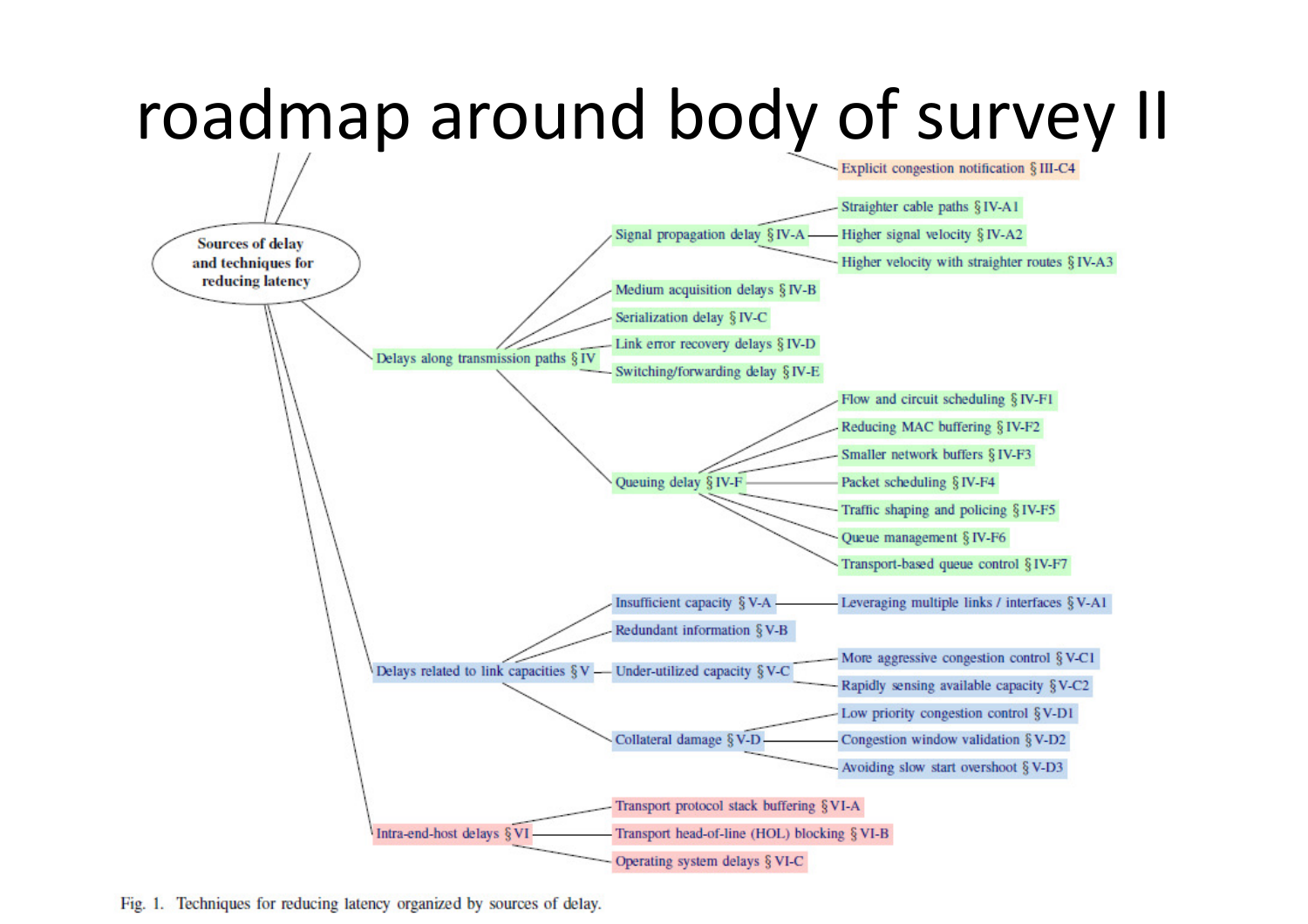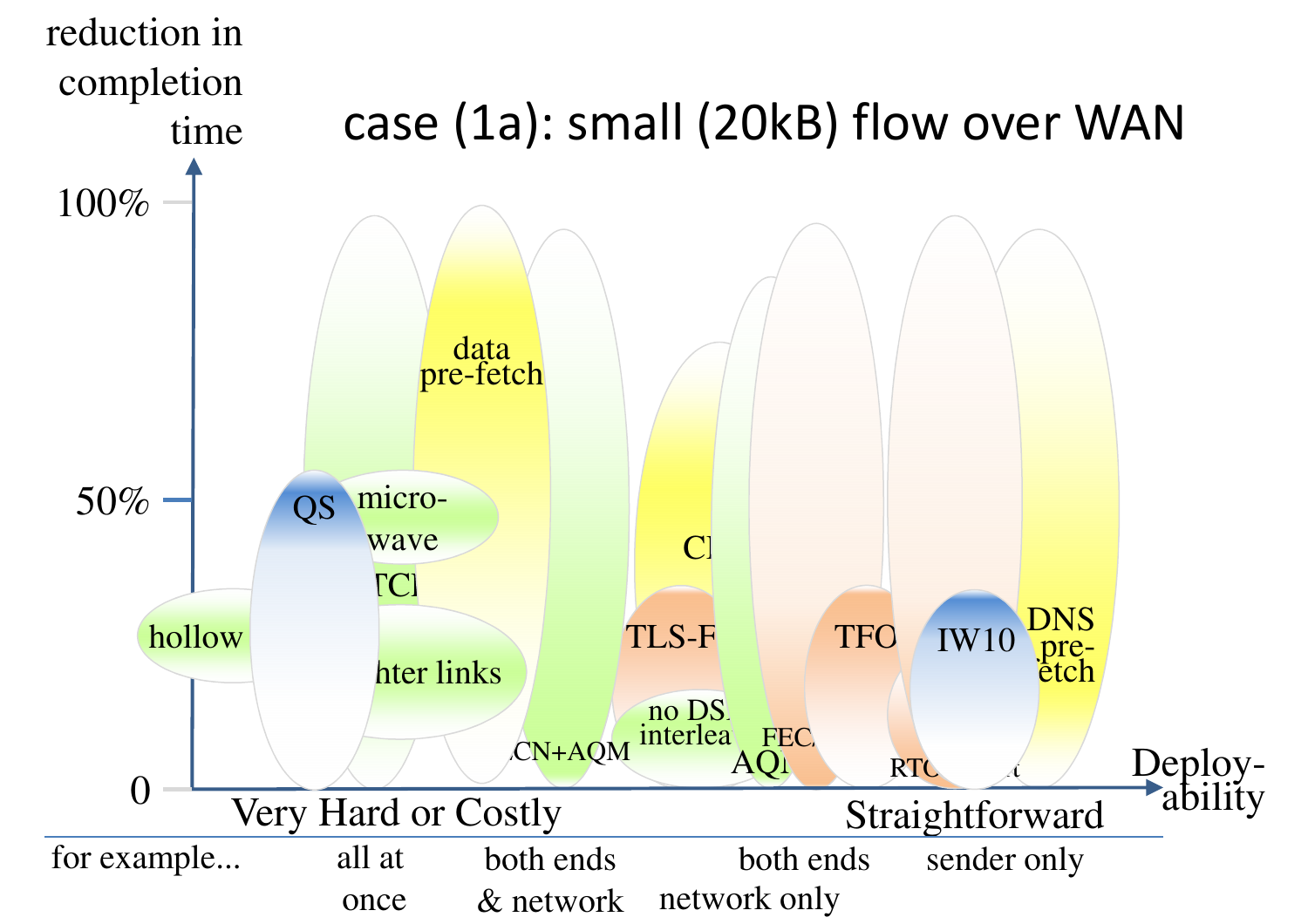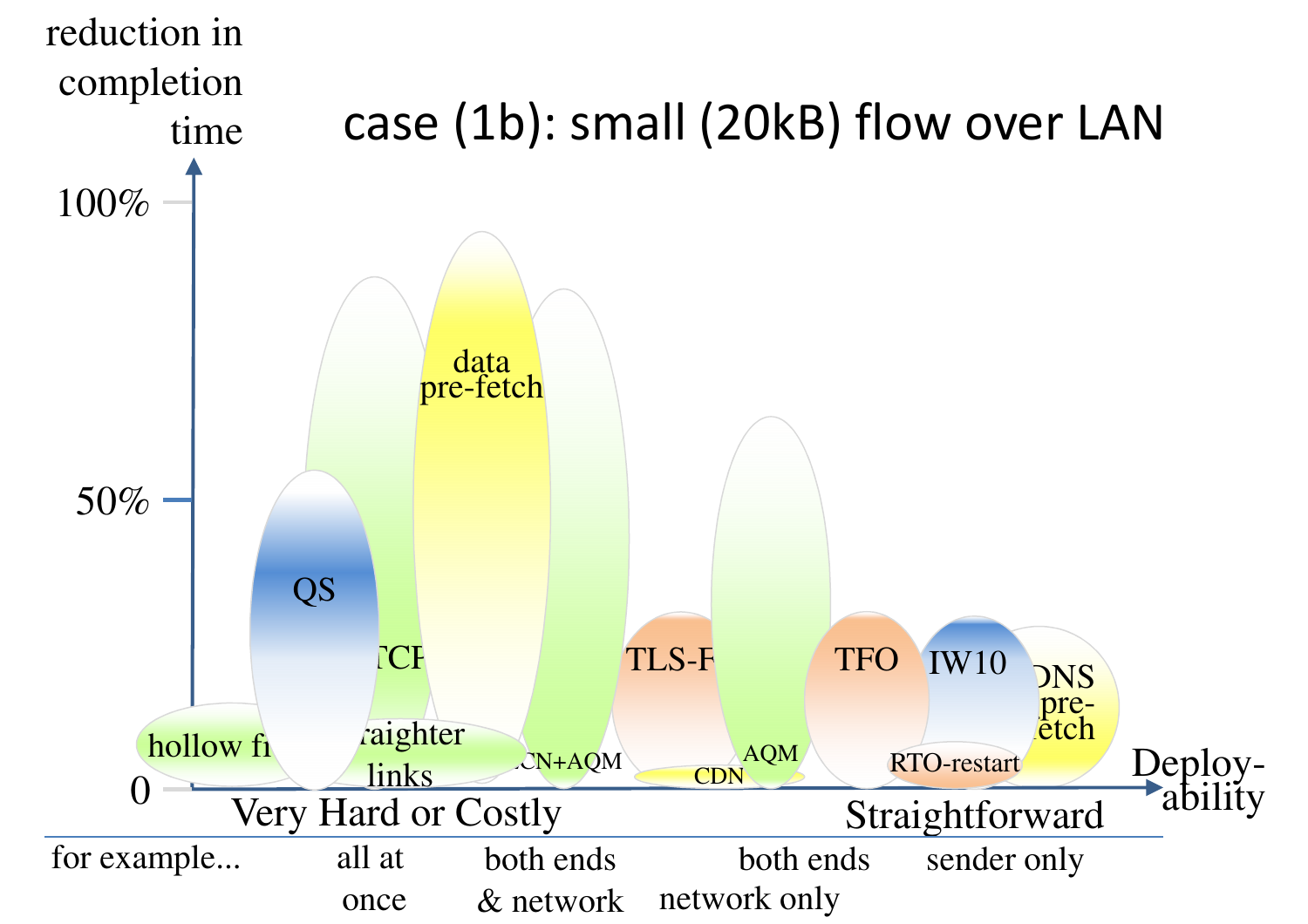